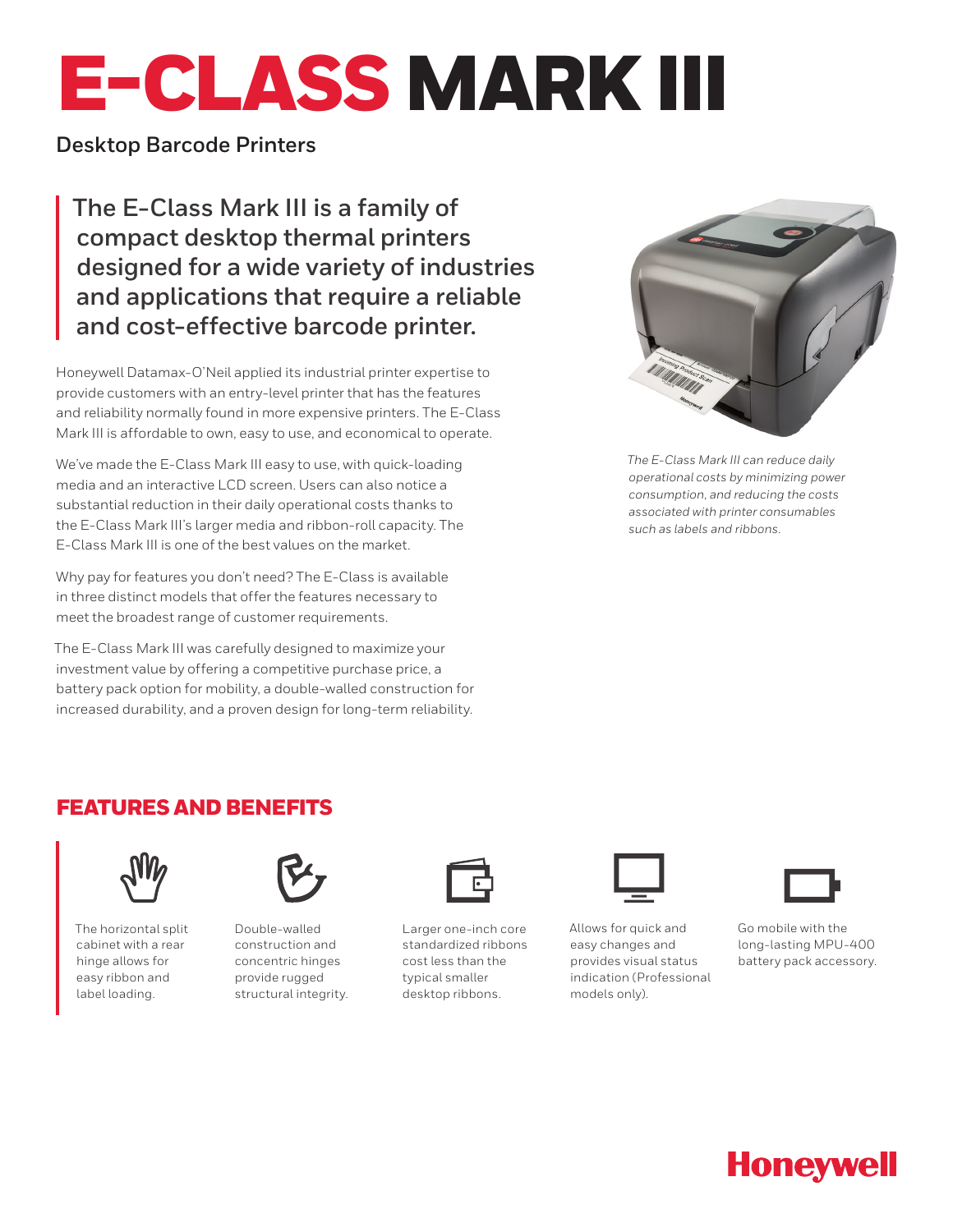# **E-Class Mark III** Technical Specifications

#### **MECHANICAL**

**Dimensions (H x W x D):** 187 mm x 203.5 mm x 282 mm (7.4 in x 8.0 in x 11.1 in)

**Weight:** 2.4 kg (5.3 lbs)

**Color:** Pantone warm gray

**Construction:** Split case with rear concentric hinge; double-walled highstrength thermoplastic; clear wraparound media window

#### **ENVIRONMENTAL**

**Operating Temperature:** 4°C to 35°C (40°F to 95°F )

#### PRINT TECHNOLOGY

**Printer Type:** Direct thermal, optional thermal transfer **Print Length Range:** 9.5 mm to 2514 mm

(0.375 in to 99 in)

**Resolution:** 8 dots/mm (203 dpi)

**Optional Resolution:** 12 dots/mm (300 dpi) **Memory:** 16 MB SDRAM/8 MB Flash

#### POWER SOURCE

**Electrical:** Auto-ranging power converter integration

#### COMMUNICATION

**Communication Ports (Standard):** Serial RS-232, USB 2.0, parallel bi-directional,

10/100 Base-T Ethernet, USB Host **Communication Ports (Optional):** 802.11

a/b/g, Bluetooth® v2.0

### **802.11 a/b/g:**

**Network Standard:** IEEE 802.11 a/b/g **Wireless Access Modes:** infrastructure and ad-hoc

#### **Security Protocols:**

| <b>DETAILS</b>                 | <b>WFP</b>     | <b>WPA</b>               | WPA <sub>2</sub> |
|--------------------------------|----------------|--------------------------|------------------|
| <b>MODES</b>                   | PSK/Enterprise |                          |                  |
| SECURITY/<br><b>FNCRYPTION</b> |                | 64/128 TKIP/RC4 CCMP/AFS |                  |

**AUTHENTICATION** LEAP, EAP-PEAP, EAP-FAST, EAP-TTLS, EAP-LEAP

**Network Support:** DHCP, TCP/IP, UDP, DNS, BOOTP

#### MEDIA

*For optimum print quality and printer performance, use certified Honeywell media supplies.*

**Media Type:** Label/Tag Roll

**Maximum Media Roll Diameter:** 127 mm (5 in)

**Width Range:** 19 mm to 112 mm (0.8 in to 4.4 in)

**Thickness Range:** 0.06 mm to 0.25 mm (0.003 in to 0.01 in)

**Winding:** Wound in or out

#### **Ribbon:**

**Maximum Outside Diameter:** 65 mm (2.6 in) **Core Diameters:** 13 mm (0.5 in) or 25 mm

(1 in) – requires provided adaptors **Minimum Core Widths:** 109 mm (4.3 in) for 0.5 in diameter or 25 mm (1 in) for

1 in diameter **Maximum Core Width:** 109 mm (4.3 in)

**Width Range:** 25 mm to 109 mm (1 in to 4.3 in)

**Winding:** coated-side-in or coated-side-out

#### **Index Sensor Range:**

**Transmissive (top and bottom sensor combination) gap, hole, or notch:**

**Basic:** 5 mm (0.2 in) right of CL **Adv/Pro:** 42 mm (1.7 in) left of CL

to 34 mm (1.3 in) right of CL

#### **Reflective (bottom sensor only) bar, hole, or notch:**

**Basic:** 5 mm (0.2 in) right of CL **Adv/Pro:** 58 mm (2.3 in) left of CL to 34 mm (1.33 in) right of CL

#### AGENCY APPROVAL

*Contact your Honeywell sales representative for the most recent list of agency approvals.*

## BARCODES/FONTS/GRAPHICS

#### **Barcodes:**

**Linear:** Code 3 of 9, UPC-A, UPC-E, Interleaved 2 of 5 (I 2 of 5), Code 128, EAN-13, EAN-8, HBIC, Codabar, Interleaved 2 of 5 with a module 10 checksum, Plessey, Interleaved 2 of 5 with a module 10 checksum and shipping bearer bars, 2-digit UPC addendum, 5-digit UPC addendum, Code 93, Postnet, UCC/EAN Code 128, Telepen

**2D Symbologies:** UPS MaxiCode, FIM, PDF-417, DataMatrix, QR Code, Aztec, Code 128 with auto Subset Switching, GS1 Databar (replaced RSS), TCIF Linked Bar Code 3 of 9 (TLC39), MicroPDF 417

**Resident Fonts:** Ten alphanumeric fonts from 2 mm to 6 mm (0.08 in to 0.25 in) including OCR-A, OCR-B, CG Triumvirate smooth font from AGFA

**Downloadable Font Types:** TrueType, AGFA Intellifont, Bitmap

#### **Character Set:**

Modified IBM Code Page 850 Includes characters for English and most European, Scandinavian, and Spanishspeaking countries

#### 50 Resident Code Pages

**Font Expansion/Rotation:** All fonts expandable vertically and horizontally up to 24x; fonts and graphics can be printed in four directions: 0°, 90°, 180°, and 270°

**Graphics Supported:** .pcx, .bmp, and .img format files

**Reversible Field/Mirror Image:** Any font or graphic field can be printed as a normal or reverse image

#### SOFTWARE/FIRMWARE

**NETira™ CT:** Configuration Tool

**NETira RM:** Remote Managment **NETira LD:** Label Design Software

**Drivers:** Microsoft® Windows® XP, Windows Vista, Windows NT, Windows 7, Windows 8 (32- and 64-bit)

**Universal Printer Command Language Support:** PL-Z (Zebra), PL-B (Boca), PL-I (Intermec), PL-E (Eltron), XML-Enabled

#### OPTIONS

Bluetooth v2.0 (Professional model only) Cutter w/Sensor Field (not available on Basic) High Resolution (300 dpi) Thermal Transfer (includes 1 in ribbon adaptors) Wireless LAN (Professional model only)

#### ACCESSORIES

Auto-Loading Chute Battery Pack External Media (Large Roll) Holder External Rewinder

#### **WARRANTY**

**Standard Warranty:** Covers platen roller, printhead, and installed options when used with approved supplies

**Printer:** 1 year

**Printhead:** 1 year or 25,400,000 mm (1,000,000 in), whichever comes first

**Extended Warranty:** Contact your Honeywell sales representative for extended warranty options available through Honeywell Repair Services.